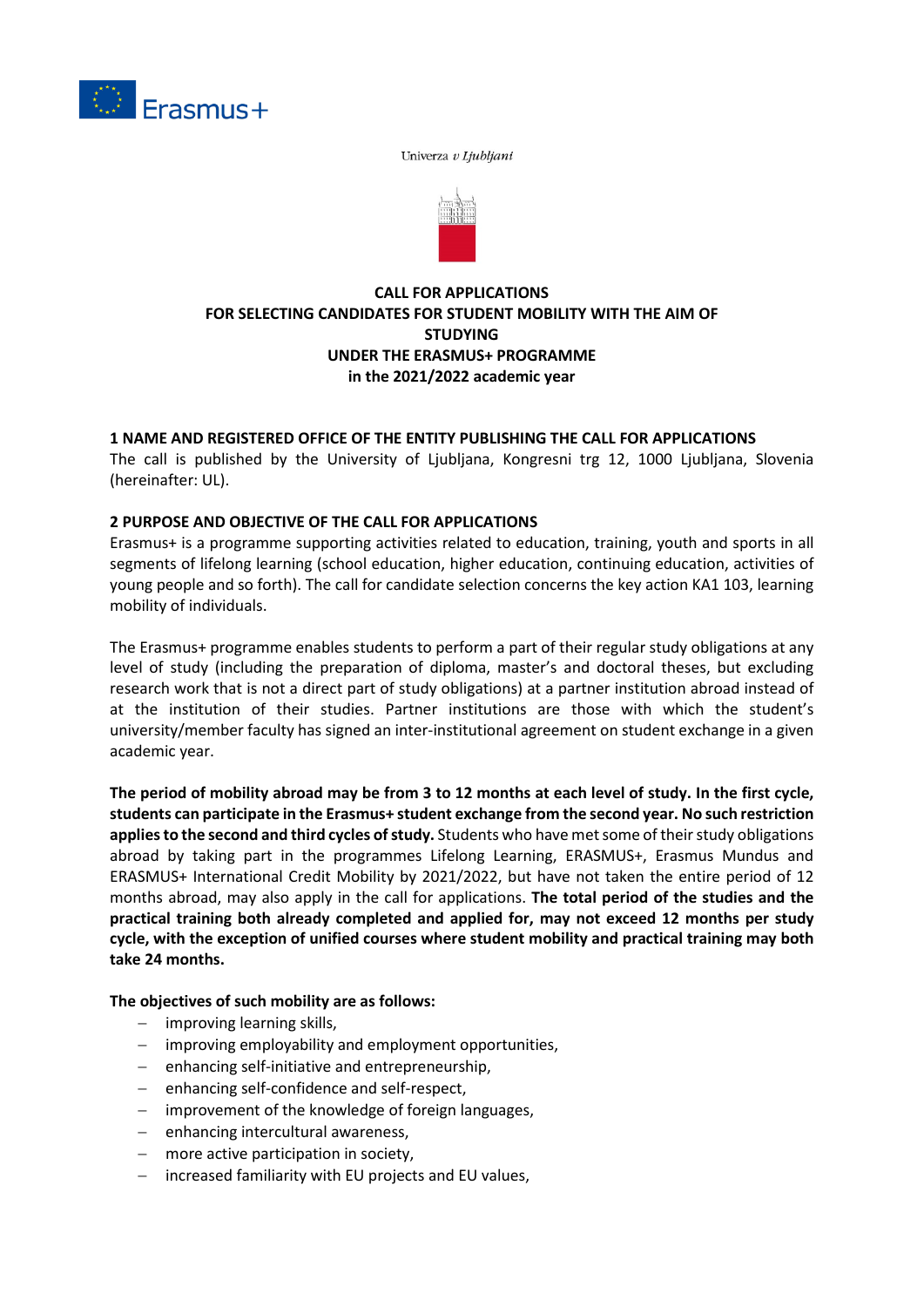enhancing the motivation for (formal and informal) continuing education and training after the mobility programme ends.

Studies abroad under the ERASMUS+ programme must be determined in advance by a **LEARNING AGREEMENT**, which must be signed by the student, the Erasmus+ coordinator at their home institution and the Erasmus+ coordinator at the foreign institution. **The Learning Agreement signed by all three parties is a required condition for entering into an Erasmus+ Grant Agreement between the UL and the selected student. The Erasmus+ Grant Agreement between the UL and the student must be concluded BEFORE the student leaves to attend Erasmus+ mobility.**

**The minimum number of credits which a student of the UL must obtain while on the exchange abroad and which will be recognised by their home institution is 20 ECTS and 40 ECTS, for one and two semesters respectively.**

**Students of the UL preparing their thesis abroad or obtaining less than 20 ECTS per semester on the exchange may apply for Erasmus+ financial aid for a period not exceeding three months.**

The ERASMUS+ participating countries are the European Union Member States, the United Kingdom<sup>[1](#page-1-0)</sup>, Iceland, Liechtenstein, Norway, North Macedonia, Serbia and Turkey.

**Students may not take part in the mobility programme in the country of the sending university, in the country in which they reside during their studies, in the country of their permanent residence, and in the country of which they are citizens.**

**The student must reside in the city of the hosting university during the entire Erasmus+ study abroad.**

The period of study abroad must be part of the student's study programme, which leads to a degree in the first, second or third cycle.

Before and after the mobility programme, all selected Erasmus+ students, with the exception of native speakers, must take an online language test via the **OLS** web portal for the main language used in the exchange. If the result of the online test for the main language of the exchange prior to departure on the mobility was C2, the student will not be required to do the online test of the main language of the exchange at the end of the mobility. Students are not entitled to a grant to attend foreign language courses which are organised by universities abroad before the beginning of the semester and are simultaneously available in the OLS system. Only in cases where a course is part of a programme of cultural preparations or a preparation week; where the foreign language course concerns specialist terminology pertaining to the recipient's field of study; or where the course is a general language course conducted at a level that is higher than that of the courses available in the OLS system, is the student entitled to a grant for the duration of the course. Such course must be included in the Learning Agreement.

The period of study abroad may also include practical training. Such combined mobility creates synergies between the academic and specialist experience abroad and may be organised in a variety of ways, depending on the circumstances: activities may take place one after another or simultaneously. The rules regarding the granting of funds and minimum duration that apply for mobility with the aim of studying abroad also apply for such combinations.

<span id="page-1-0"></span><sup>&</sup>lt;sup>1</sup> United Kingdom (UK): all mobilities in the UK are eligible for funding under Erasmus+ projects, if they make use of funds from projects approved up until the end of 2020. Since the mobilities under this call are being funded from 2019 and 2020 projects, the mobilities in the UK are also eligible for funding.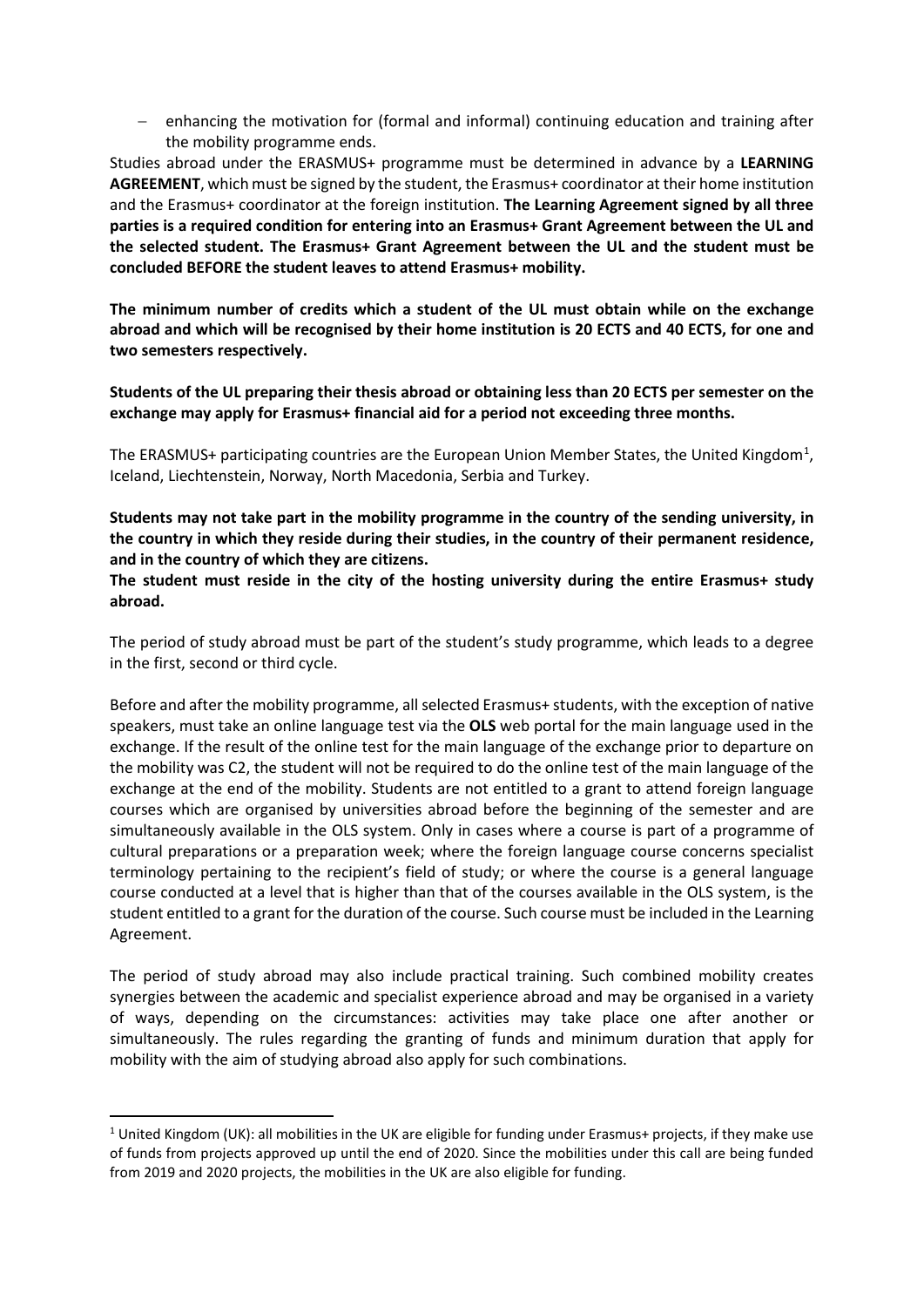Students of the UL who are also employed may respond to the call for the applications only if their employer will not cover the costs they incur during the study exchange based on an issued travel order.

## **Only mobility sessions aimed at studying abroad that are to be conducted between 1 June 2021 and 30 September 2022 may be entered in response to the call for applications.**

## **3 TERMS AND CONDITIONS FOR APPLICANTS AND CONTENT AND COMPLETION OF THE APPLICATION FORM**

## **3.1 Terms and conditions for applicants**

The call for applications is intended for students of the UL subject to the following terms and conditions:

- − they have active student status at their UL home member faculty during the entire period of the exchange;
	- − they are attending at least the second year of undergraduate studies during the exchange.

No student with outstanding financial obligations arising from an ERASMUS or ERASMUS+ programme may apply in the call.

## **3.2 Content and completion of the application form**

To respond to the call for applications, the applicant must fill out an on-line application form in accordance with the instructions provided by their faculty by the date set by their home member faculty.

They must also submit the following supporting documents:

- evidence of study requirement grades; the average grade for all requirements completed in the student's current study cycle will be considered. Any student who has not yet passed any exam or practical classes during the current study cycle should submit a certificate of requirements completed during the preceding study cycle.
- a motivational letter of at least one and maximum of two pages in length.

# **4 SELECTION CRITERIA AND METHOD**

#### **4.1 Application assessment criteria**

- academic performance to date; the average grade of all requirements completed in the student's current study cycle will be considered. Any student who has not yet passed any exams or practical classes in the current study cycle should submit a certificate of exams passed in the preceding study cycle.
- a motivational letter.

The home university member faculty may set additional criteria and post them on its website alongside the call for applications, and shall independently select suitable students for the vacancies, whereby it shall ensure a transparent, public and proper student selection process and an application assessment method in accordance with the call. The member faculty must send decisions on selection, with the possibility of appeal, to all students. Decisions issued by the member faculty's senate regarding an appeal are final.

#### **4.2 Application assessment process**

The home member faculty will conduct the selection procedure based on the applications received. Student applications will be assessed by the competent persons at the member faculty, applying the criteria laid out in point 4.1 of the call for applications, and the student will be informed of the approval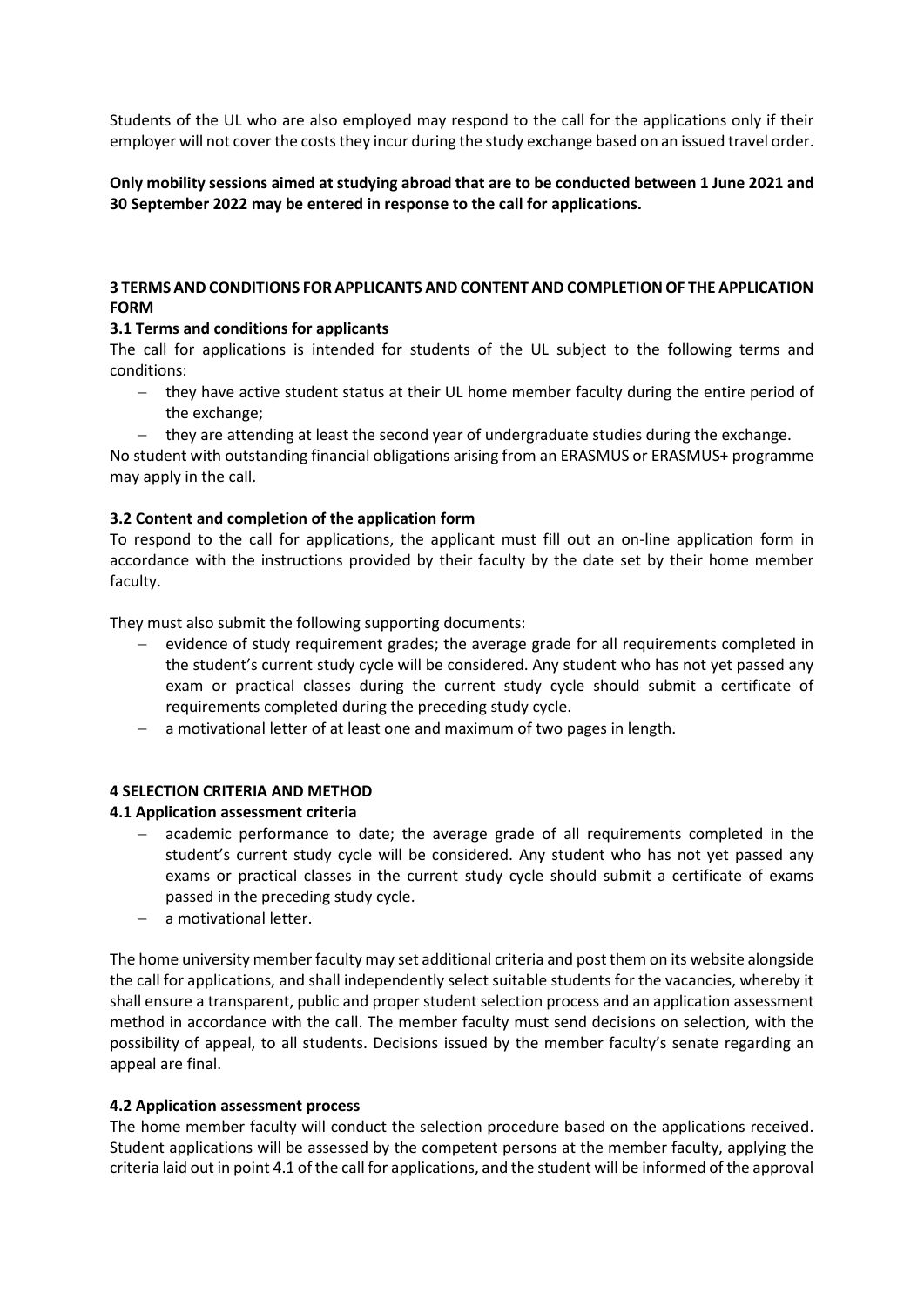by a decision. In the course of selection, priority will be given to candidates who in previous years had not yet cancelled an already approved mobility (except in cases of force majeure). UL member faculties will select Erasmus+ students in a transparent, public and proper manner. Member faculties will inform the International Cooperation Service of the UL of their selection.

### **5 GRANT FUNDS**

Due to the announced delay on the part of the European Commission in publishing the Erasmus+ 2021 call, student mobility under this call will be financed from funds obtained by the UL from the National Agency (Centre for Mobility and European Programmes of Education and Training – CMEPIUS) under the Erasmus+ 2019 and 2020 project, until funds are used up. In this way we will ensure the timely paying out of financial aid to students.

**Selected students who will depart for mobility in the first semester of the 2021/22 academic year or will conclude mobility by 31 May 2022 at the latest, and who at the same time will not be eligible for incentives for students from socially vulnerable environments or disadvantaged environments, will receive Erasmus+ financial aid and a Supplement to the Erasmus+ Grant under the 2019 project (until funds are used up). Other students will receive Erasmus+ financial aid, an incentive for students from socially vulnerable environments or disadvantaged environments, and a Supplement to the Erasmus+ Grant under the 2020 project (until funds are used up).**

**After funds under the Erasmus+ 2019 and 2020 projects have been used up, the remaining selected students will be referred to the new call for applications for the selection of candidates intending to pursue study exchanges in the 2021/2022 academic year, which will be financed from the 2021 project. The level of the monthly amounts for the 2021 project are not yet known.**

Selected Erasmus+ programme students are not automatically entitled to Erasmus+ financial aid. They must apply for such aid and any additional allowances online, via the UL's VIS portal. The Erasmus+ financial aid must be paid to the student BEFORE the mobility programme begins.

The **first day** of the mobility will be counted as the day on which a student must be at the foreign institution, which may be the first day of lectures, a welcome event, or the first day of linguistic or cultural preparation, which is a component part of mobility, and not the day of arriving abroad. The **last day** will be counted as the last day when a student has to be present at the foreign institution (this might be the last day of lectures or the day of the last exam).

The purpose of the Erasmus+ financial aid is to co-finance study abroad, not to cover the expenses in full. The amount will be defined in the Erasmus+ Grant Agreement, which the student will sign after submitting the application documentation.

The grant funds may only be given for the period of regular study obligations in accordance with the academic calendar at the partner institution and within the limits for the periods set in this public call. A student who receives an Erasmus+ grant remains entitled to receive any national scholarships (e.g. state scholarship, Zois scholarship).

The number of approved financed months per individual student will depend on the level of funds the UL has at its disposal. If the funding proves insufficient to cover all activities applied for, the UL will finance a maximum of five months for student mobility with the aim of study for one semester and 10 months of mobility for two semesters, and give students only one Erasmus+ grant per year.

The rights, obligations and responsibilities of students concerning the granting of financial aid will be specified in detail in the Erasmus+ Grant Agreement, which the student shall enter into with the UL before departing to study abroad.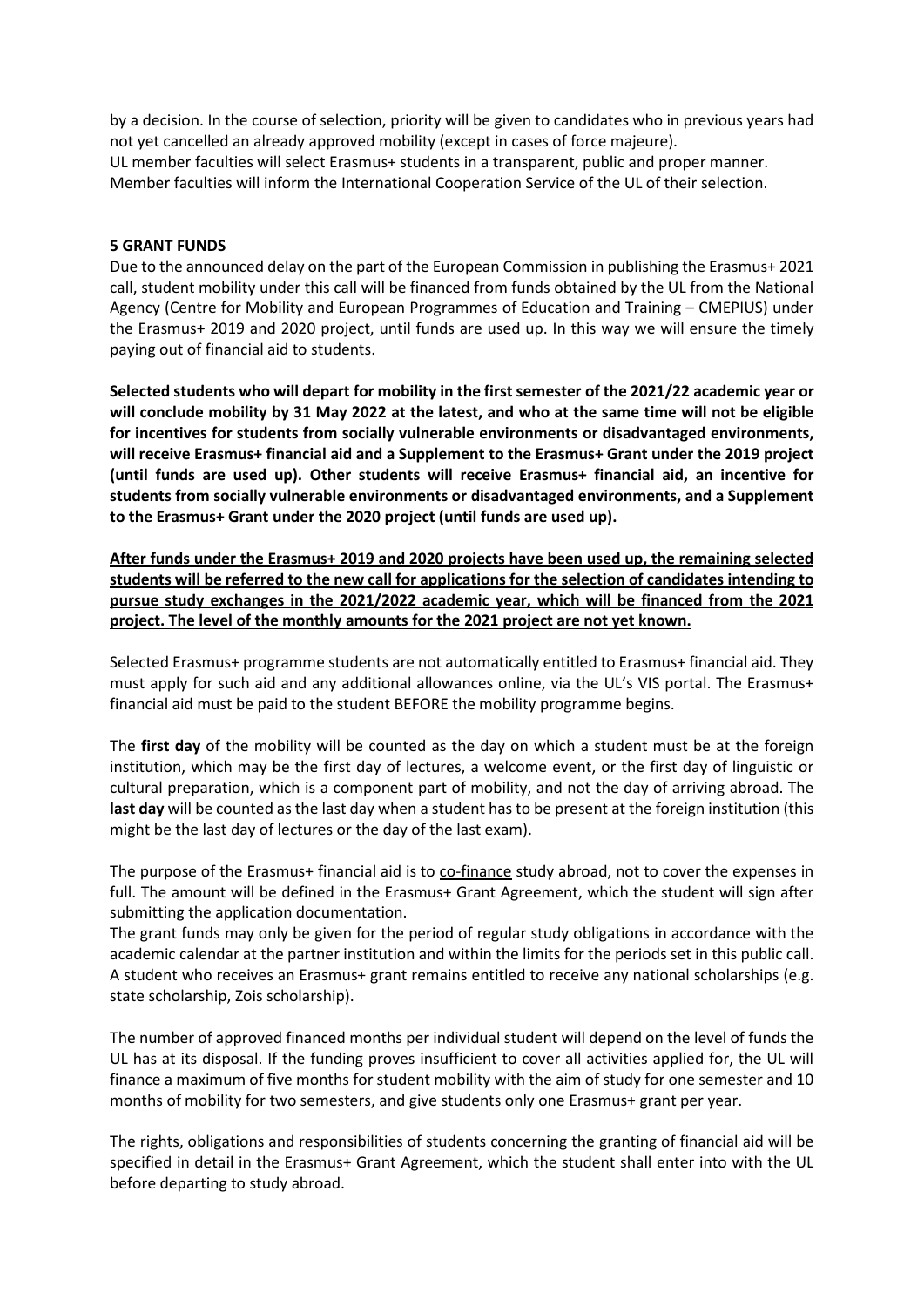**In the 2021/22 academic year, financial aid for students who will be funded under this call will amount to EUR 420 to EUR 520/month, depending on the country in which the mobility is taking place.** 

| Group 1<br>Erasmus+ programme<br>countries with high living<br>costs          | Denmark, Finland, Ireland, Iceland, Luxembourg, Liechtenstein,<br>Norway, Sweden, United Kingdom                                         | EUR<br>520 |
|-------------------------------------------------------------------------------|------------------------------------------------------------------------------------------------------------------------------------------|------------|
| <b>Group 2</b><br>Erasmus+ programme<br>countries with medium<br>living costs | Austria, Belgium, Cyprus, France, Greece, Italy, Malta, Germany,<br>the Netherlands, Portugal, Spain                                     | EUR<br>470 |
| Group 3<br>Erasmus+ programme<br>countries with low living<br>costs           | Bulgaria, Czech Republic, Estonia, Croatia, Latvia, Lithuania,<br>Hungary, North Macedonia, Poland, Romania, Slovakia, Serbia,<br>Turkey | EUR<br>420 |

In addition to the basic Erasmus+ financial aid, students of the UL selected under this call for applications who will be funded under 2019 and 2020 projects will also be able to apply for a **Supplement to Erasmus+ financial aid**, if they meet the following conditions:

- $\Box$  I am a citizen of the Republic of Slovenia with permanent residence in the Republic of Slovenia **or**
- $\Box$  I am a citizen of another EU Member State who has lived in the Republic of Slovenia for five years continuously and immediately before leaving for the exchange, within which I claim the allowance
	- **or**
- $\Box$  I am a citizen of a third country who acquired long-term resident status **and**
- $\Box$  prior to reaching the age of 27 I enrolled for the first time in a state-approved first- or secondcycle higher vocational or higher education programme which is offered in the Republic of Slovenia by the applicant for the purpose of study or traineeship presented by the applicant;
- $\Box$  I do not simultaneously receive any of the scholarships for study visits from other sources in the Republic of Slovenia or from abroad, except the Erasmus grant;
- $\Box$  I am not in employment and do not carry out independent registered activity in the Republic of Slovenia or abroad;
- $\Box$  I am not a company manager or a director of a private institution;
- □ I am not registered in the unemployment records at the Employment Service of Slovenia or any competent institution abroad;
- $\Box$  I meet the conditions for the Erasmus student mobility in the period of study as defined by CMEPIUS;
- $\Box$  I will take part in the Erasmus mobility programme;
- $\Box$  I will have the requirements completed abroad evaluated (recognised) by the educational institution at which I am enrolled in the Republic of Slovenia as part of the educational programme at that institution;
- $\Box$  I did not receive, for the same period of Erasmus mobility, any scholarship within the public call for applications for scholarships for individual student mobility abroad in the 2019 academic year in the framework of Erasmus (280th public call);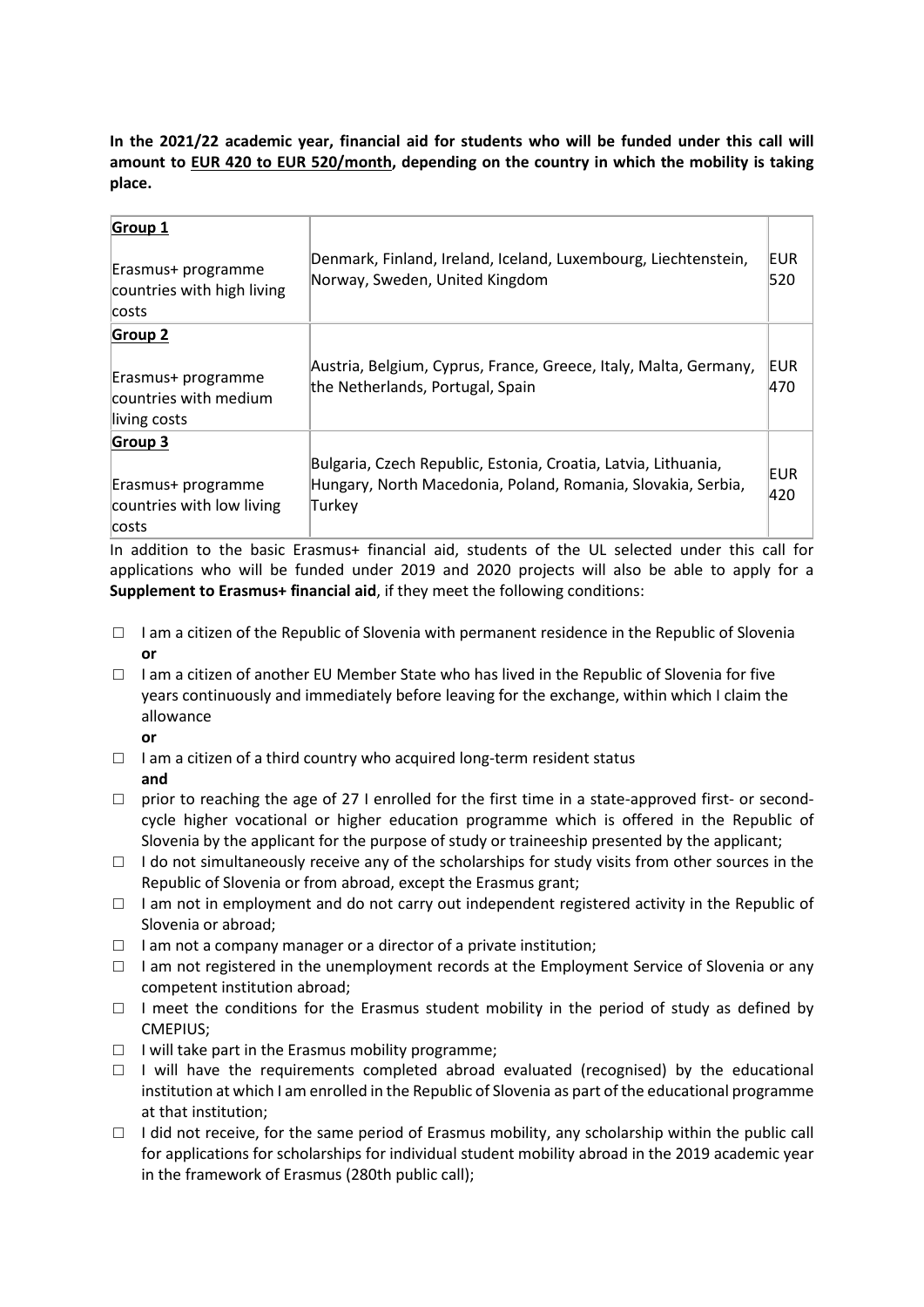- $\Box$  no other applicant has claimed funds on my behalf within this call for applications;
- $\Box$  I am familiar with the fact that, pursuant to the Scholarship Act (Z-štp-1), students without student status (graduates) and 3rd cycle students are not eligible for funds available under the call for applications from the Public Scholarship, Development, Disability and Maintenance Fund of the Republic of Slovenia, and I do not fall into either of these two categories.

**Selected students who will receive Erasmus+ financial aid under the 2019 project will receive a Supplement to Erasmus+ financial aid in the amount of EUR 27.97/month. Selected students who will receive Erasmus+ financial aid under the 2020 project will receive a Supplement to Erasmus+ financial aid in the amount of EUR 40.69/month.** The level of the Supplement to Erasmus+ financial aid for the 2021 project is not yet known.

**In addition to the basic Erasmus+ financial aid, selected students from socially vulnerable or disadvantaged backgrounds will be funded under the 2020 project and will also be eligible for an additional incentive. This incentive will amount to EUR 200/month. The condition for obtaining the incentive is that either the student or a member of the common household receives one of the following social transfers from a Social Work Centre:**

- − **state scholarship,**
- − **child supplement,**
- − **extraordinary social benefit,**
- − **care supplement** or
- − **large family allowance.**

The level of incentive for students from socially vulnerable or disadvantaged environments for the 2021 project is not yet known.

**Students with special needs who are confirmed for the Erasmus+ exchange, will be able to apply for additional funds within the call for applications, which they should receive by e-mail in the summer of 2021.**

Persons with special needs include individuals who require the provision of programmes with additional specialist assistance or adaptations with regard to the nature of their specific needs.

Students with special needs are blind, partially sighted or visually impaired students, deaf and hearing impaired students, students with speech and language disorders, students with reduced mobility, students with protracted illnesses, students with autistic disorders and students with emotional and behavioural disorders.

Students from disadvantaged backgrounds (on economic grounds) are not considered to have special needs.

Examples of additional costs for students with special needs are: additional travel expenses, adapted local transportation, additional costs due to adapted accommodation, additional costs due to assistance, costs of health services, costs of special teaching aids, etc.

Students who apply in the UL call for applications for co-funding of student mobility with the aim of studying abroad in Erasmus+ programme countries and who are approved by their member faculties for study abroad in the 2021/2022 academic year and are listed among the selected students, **will be regularly informed of all subsequent procedures**, **the amount of the Erasmus+ grant and the possibilities of obtaining additional scholarships, and the online language preparation course via email**.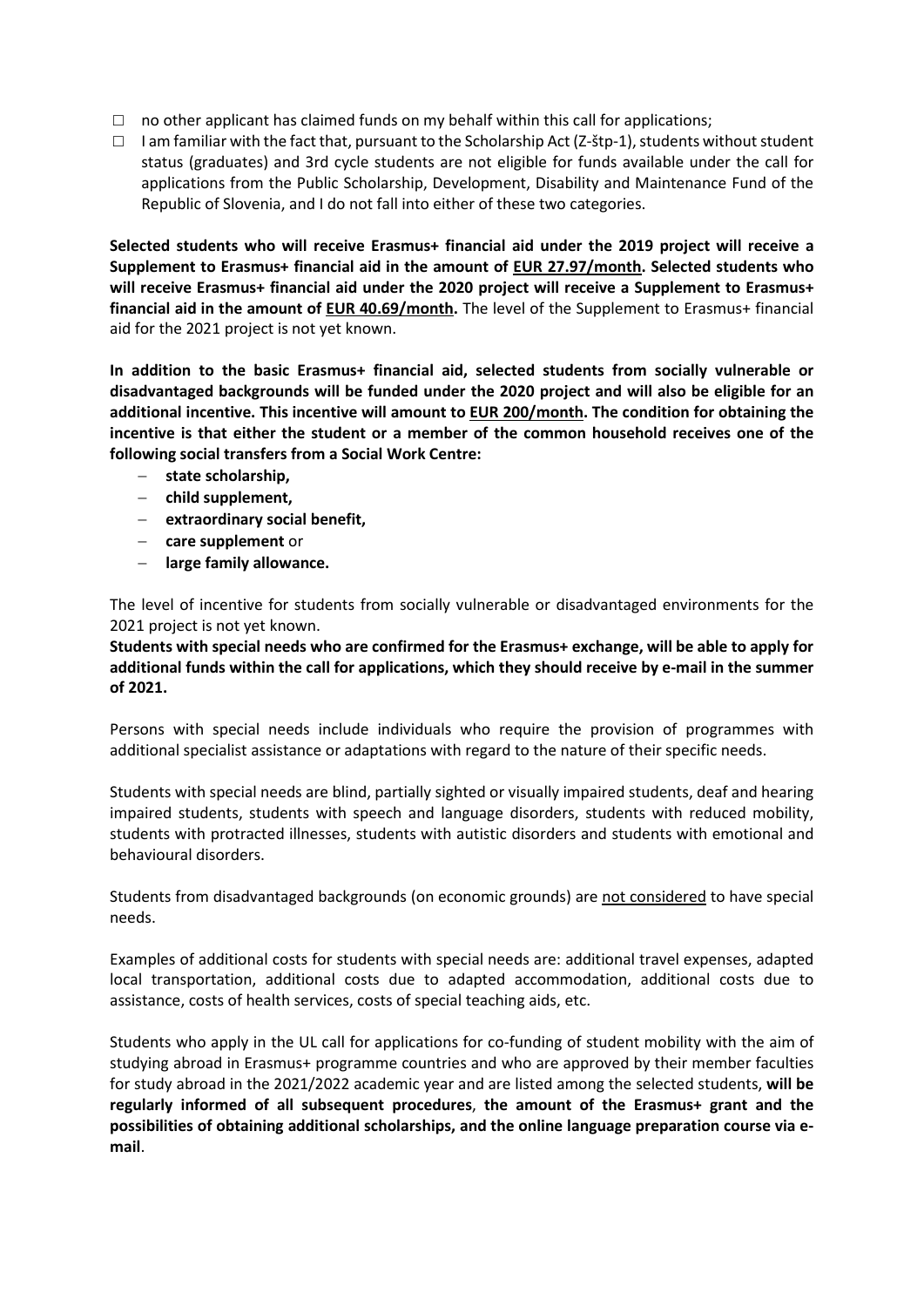### **6 HOW TO APPLY AND DEADLINE FOR APPLICATIONS**

Students who want to participate in mobility abroad as Erasmus+ students should fill out an online application form following the instructions provided by their home institution and submit it by the date set by their home institution.

**The home member faculty will forward the information on the selected and any backup candidates in the prescribed Excel table to the International Cooperation Service of the UL via a Sharepoint deposit box by 15 March 2021.** Incomplete applications or applications submitted after the set deadline will not be considered.

More information is available from the **Erasmus+ contact persons at the member faculty**:

| <b>UL MEMBER FACULTY</b>             | <b>ERASMUS+ CONTACT PERSON</b> | <b>E-MAIL</b>                   |
|--------------------------------------|--------------------------------|---------------------------------|
| <b>Academy of Music</b>              | Nina Podlipnik                 | nina.podlipnik@ag.uni-lj.si     |
| Academy of Theatre, Radio,           | Darja Markoja                  | darja.markoja@agrft.uni-lj.si   |
| <b>Film and Television</b>           |                                |                                 |
| Academy of Fine Arts and             | Jasmina Zajc                   | jasmina.zajc@aluo.uni-lj.si     |
| Design                               |                                |                                 |
| <b>Faculty of Biotechnology</b>      | Teja Šušteršič                 | international@bf.uni-lj.si      |
| School of Economics and              | Klavdija Besednjak             | outgoing@ef.uni-lj.si           |
| <b>Business</b>                      |                                |                                 |
| <b>Faculty of Architecture</b>       | Matevž Juvančič                | matevz.juvancic@fa.uni-lj.si    |
| <b>Faculty of Social Sciences</b>    | Danila Rijavec                 | int.office@fdv.uni-lj.si        |
| <b>Faculty of Electrical</b>         | Katarina Erjavec Drešar        | katarina.erjavec.dresar@fe.uni- |
| Engineering                          |                                | lj.si                           |
| Faculty of Arts                      | Anja Golec                     | anja.golec@ff.uni-lj.si         |
| Faculty of Pharmacy                  | Mateja Terčič                  | mateja.tercic@ffa.uni-lj.si     |
| <b>Faculty of Civil and Geodetic</b> | Romana Hudin                   | romana.hudin@fgg.uni-lj.si      |
| Engineering                          |                                |                                 |
| Faculty of Chemistry and             | Stojka Oman Vučkovska          | stojka.oman@fkkt.uni-lj.si      |
| <b>Chemical Technology</b>           |                                |                                 |
| <b>Faculty of Mathematics and</b>    | Nina Rogelja                   | nina.rogelja@fmf.uni-lj.si      |
| <b>Physics</b>                       |                                |                                 |
| <b>Faculty of Maritime Studies</b>   | Tamara Pukšič                  | international@fpp.uni-lj.si     |
| and Transport                        |                                |                                 |
| Faculty of Computer and              | Ksenija Rozman                 | izmenjave@fri.uni-lj.si         |
| <b>Information Science</b>           |                                |                                 |
| <b>Faculty of Mechanical</b>         | Davorin Kramar                 | davorin.kramar@fs.uni-lj.si     |
| Engineering                          |                                |                                 |
| <b>Faculty of Social Work</b>        | Borut Petrović Jesenovec       | office@fsd.uni-lj.si            |
| Faculty of Sport                     | Jožef Križaj                   | jozef.krizaj@fsp.uni-lj.si      |
| Faculty of Administration            | Marija Sušnik                  | marija.susnik@fu.uni-lj.si      |
| <b>Faculty of Medicine</b>           | Ajda Rudel                     | outgoing@mf.uni-lj.si           |
| <b>Faculty of Natural Sciences</b>   | Majda Štrakl                   | majda.strakl@ntf.uni-lj.si      |
| and Engineering                      |                                |                                 |
| <b>Faculty of Education</b>          | Igor Repac                     | mednarodna@pef.uni-lj.si        |
| Faculty of Law                       | Darja Rabzelj                  | darja.rabzelj@pf.uni-lj.si      |
| Faculty of Theology                  | Urška Jeglič                   | erasmus@teof.uni-lj.si          |
| <b>Veterinary Faculty</b>            | Petra Gruden                   | petra.gruden@vf.uni-lj.si       |
| <b>Faculty of Health Sciences</b>    | Natalija Plankl                | natalija.plankl@zf.uni-lj.si    |